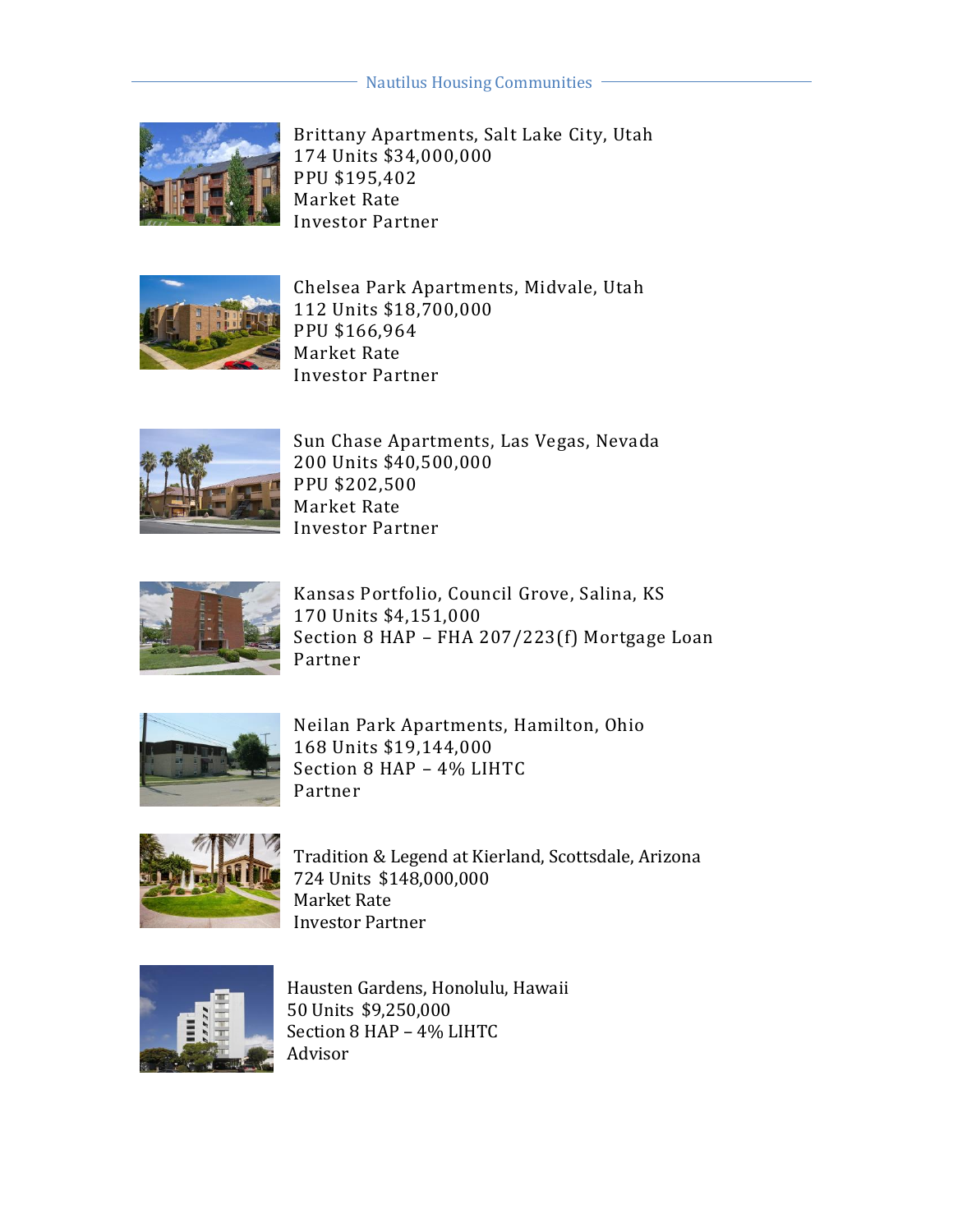

The Breakers Resort, Denver, Colorado 1523 Units \$190,000,000 Market Rate Investor Partner



Sherwood Oaks Apartments, Fairfax, California 80 Units \$13,300,000 Market Rate Advisor/Investor



Meadowbrook Apartments, San Diego, California 448 Units \$51,000,000 Section 8 HAP – 4% LIHTC Advisor



Flower Terrace Apartments, Santa Ana, California 200 Units \$31,000,000 Section 8 HAP – 4% LIHTC Advisor



School I & II Apartments, New Britain, Connecticut 226 Units \$12,500,000 Section 8 HAP – 4% LIHTC Advisor



Keystone Apartments, Jonesboro, Georgia 184 Units \$11,800,000 Section 8 HAP – 4% LIHTC Advisor



MLK, Jr. Apartments, Chicago, Illinois 143 Units \$11,800,000 Section 8 HAP – 4% LIHTC Advisor